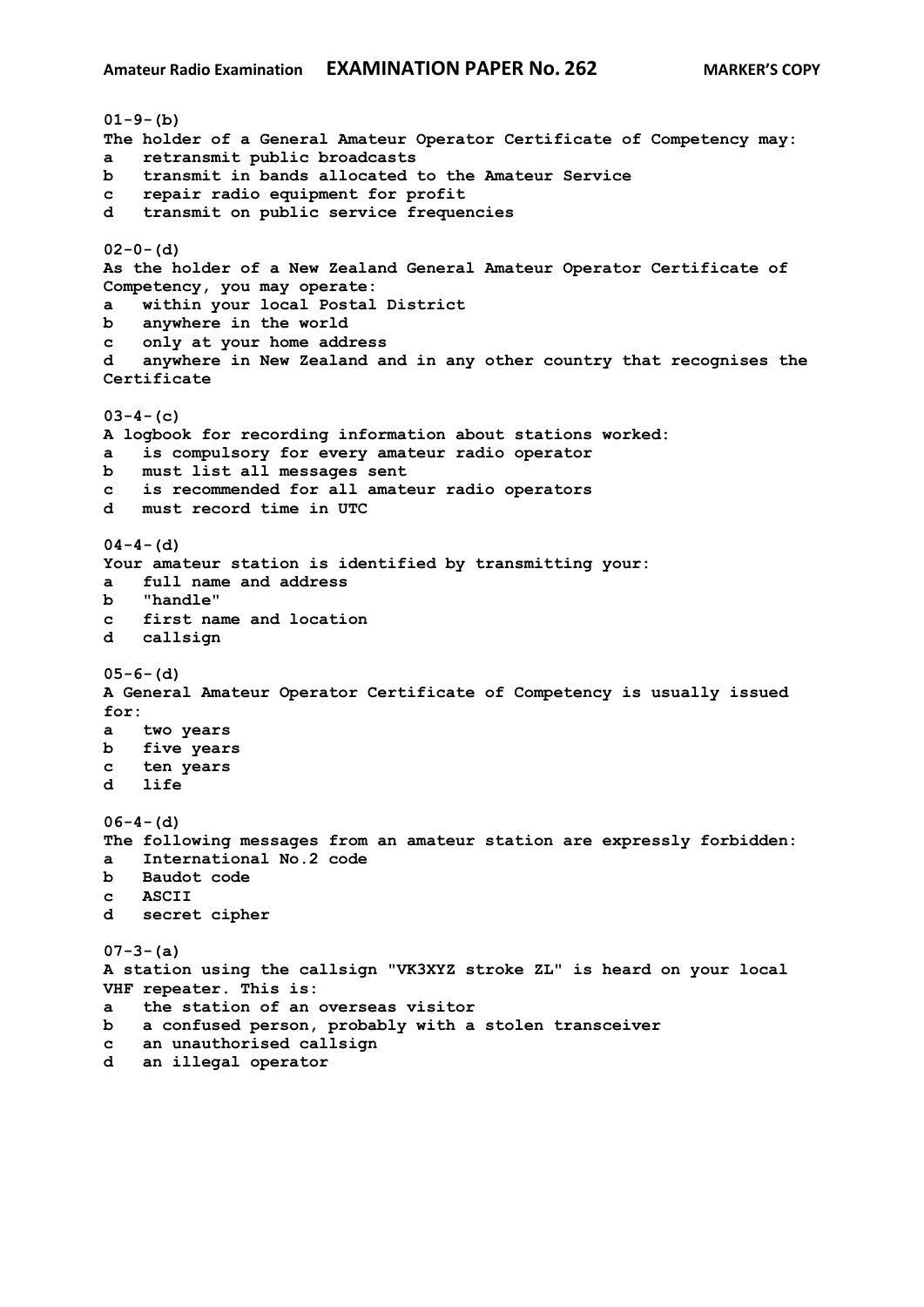```
08-5-(a)
In New Zealand, the "15 metre band" frequency limits are:
a 21.00 to 21.45 MHz
b 21.00 to 21.40 MHz
c 21.00 to 21.35 MHz
d 21.00 to 21.30 MHz
09-7-(a)
The following band is an exclusive primary allocation for New Zealand 
amateur radio operators:
a 21 to 21.45 MHz
b 10.1 to 10.15 MHz
c 146 to 148 MHz
d 3.5 to 3.9 MHz
10-5-(a)
These magnetic poles will repel:
a like
b unlike
c positive
d negative 
11-3-(a)
As the temperature increases, the resistance of a conductor:
a increases
b decreases 
c remains constant
d becomes negative 
12-4-(d)
The watt is the unit of:
a magnetic flux
b electromagnetic field strength
c breakdown voltage
d power
13-3-(a)
I = E/R is a mathematical equation describing:
a Ohm's Law
b Thevenin's Theorem
c Kirchoff's First Law
d Kirchoff's Second Law
14-1-(a)
A circuit has a total resistance of 100 ohm and 50 volt is applied across 
it. The current flow will be:
a 500 mA
b 50 mA
c 2 ampere
d 20 ampere
15-5-(b)
Six identical 2-volt bulbs are connected in series. The supply voltage to 
cause the bulbs to light normally is:
a 1.2 V
b 12 V
c 6 V
d 2 V
```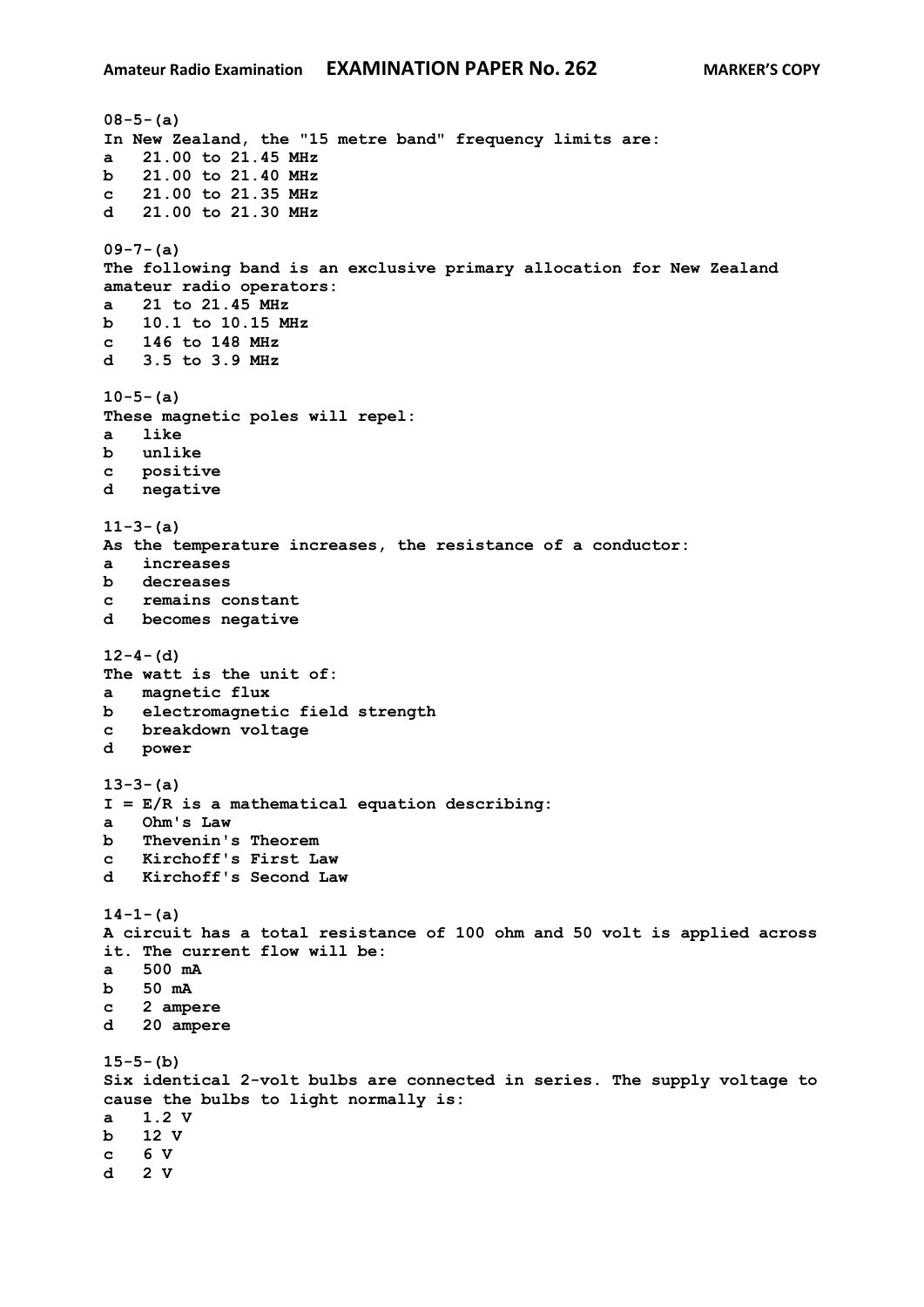```
16-8-(d)
Resistors of 68 ohm, 47 kilohm, 560 ohm and 10 ohm are connected in 
parallel. The total resistance is:
a between 68 and 560 ohm
b between 560 and 47 kilohm
c greater than 47 kilohm
d less than 10 ohm
17-8-(c)
A simple transmitter requires a 50 ohm dummy load. You can fabricate this 
from:
a four 300 ohm resistors in parallel
b five 300 ohm resistors in parallel 
c six 300 ohm resistors in parallel
d seven 300 ohm resistors in parallel
18-4-(d)
The current in a 100 kilohm resistor is 10 mA. The power dissipated is:
a 1 watt
b 100 watt
c 10,000 watt
d 10 watt
19-4-(c)
Each of 9 resistors in a circuit is dissipating 4 watt. If the circuit 
operates from a 12 volt supply, the total current flowing in the circuit 
is:
a 48 ampere
b 36 ampere 
c 3 ampere
d 9 ampere 
20-5-(c)
The correct name for the equivalent of "one cycle per second" is one:
a henry
b volt
c hertz
d coulomb
21-7-(c)
The reactance of a capacitor increases as the:
a applied voltage increases
b frequency increases
c frequency decreases 
d applied voltage decreases
22-3-(d)
A toroidal inductor is one in which the:
a windings are air-spaced
b windings are wound on a ferrite rod
c inductor is enclosed in a magnetic shield
d windings are wound on a closed ring of magnetic material
```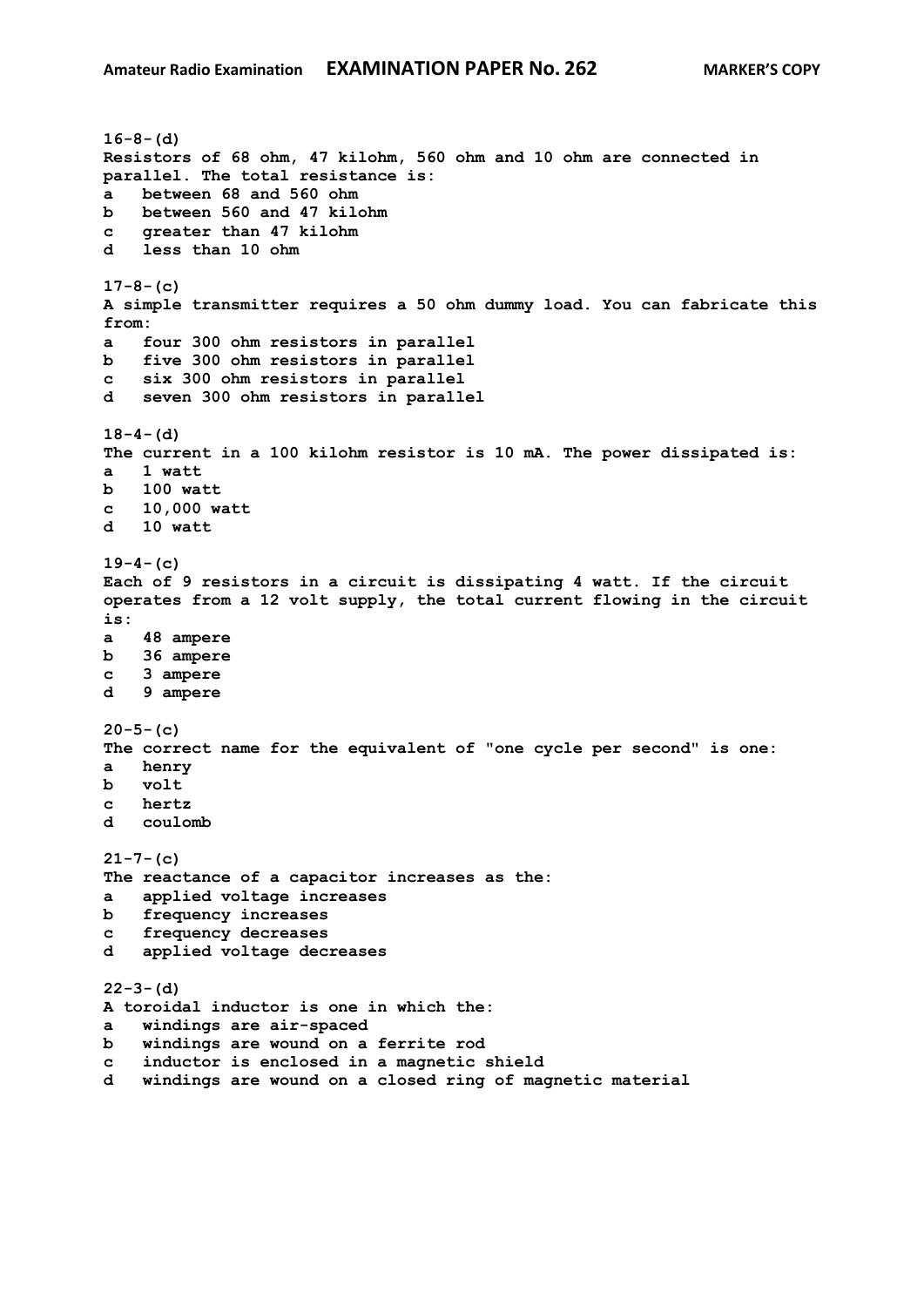**23-1-(d) For your safety, before checking a fault in a mains operated power supply unit, first: a short the leads of the filter capacitor b check the action of the capacitor bleeder resistance c remove and check the fuse in the power supply d turn off the power and remove the power plug 24-3-(d) A bipolar transistor has three terminals named: a base, emitter and drain b collector, base and source c drain, source and gate d emitter, base and collector 25-7-(c) To bias a transistor to cut-off, the base must be: a at the collector potential b mid-way between collector and emitter potentials c at the emitter potential d mid-way between the collector and the supply potentials 26-9-(a) A triode valve has this many grids: a one b two c three d three plus a filament 27-7-(d) A good ammeter should have: a a very high internal resistance b a resistance equal to that of all other components in the circuit c an infinite resistance d a very low internal resistance 28-0-(b) Assuming the same impedances, the input to an amplifier is 1 volt rms and the output 10 volt rms. This is an increase of: a 3 dB b 20 dB c 6 dB d 10 dB 29-4-(d) In an HF station, the "linear amplifier" is: a an amplifier to remove distortion in signals from the transceiver b an amplifier with all components arranged in-line c a push-pull amplifier to cancel second harmonic distortion d an optional amplifier to be switched in when higher power is required 30-8-(c) In a frequency modulation receiver, this is located between the frequency discriminator and the speaker and/or headphones: a limiter b intermediate frequency amplifier c audio frequency amplifier d radio frequency amplifier**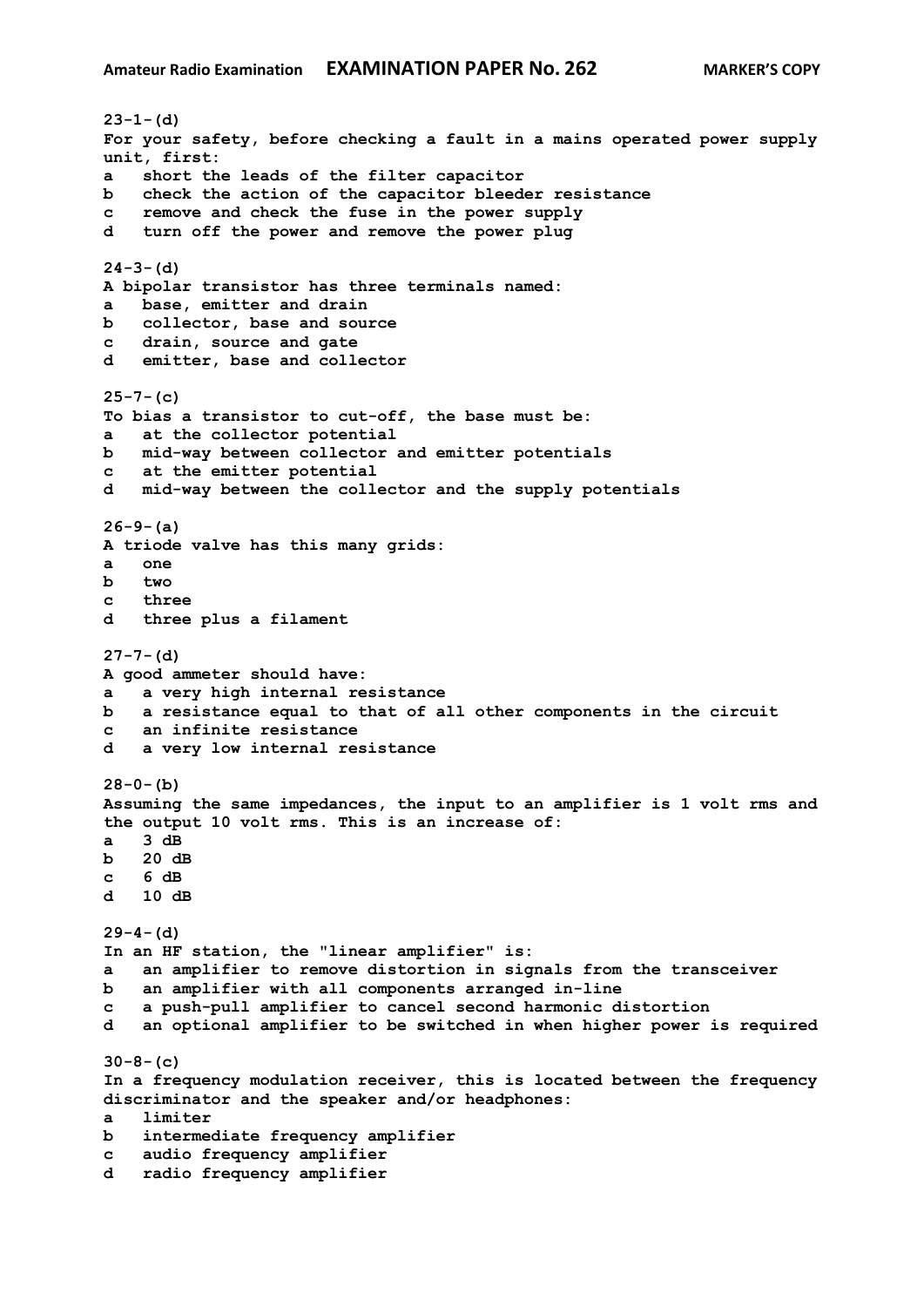**31-1-(a) In a single sideband and CW receiver, the output of this is connected to the mixer: a the radio frequency amplifier b the intermediate frequency amplifier c the audio frequency amplifier d a filter 32-7-(a) The BFO in a superhet receiver operates on a frequency nearest to that of its: a IF amplifier b RF amplifier c audio amplifier d local oscillator 33-8-(d) The abbreviation AGC means: a attenuating gain capacitor b anode-grid capacitor c amplified grid conductance d automatic gain control 34-4-(c) A superhet receiver, with a 500 kHz IF, is receiving a signal at 21.0 MHz. A strong unwanted signal at 22 MHz is interfering. The cause is: a insufficient IF selectivity b the 22 MHz signal is out-of-band c 22 MHz is the image frequency d insufficient RF gain 35-3-(b) A single conversion receiver with a 9 MHz IF has a local oscillator operating at 16 MHz. The frequency it is tuned to is: a 16 MHz b 7 MHz c 21 MHz d 9 MHz 36-2-(d) The primary source of noise that can be heard in a UHF band receiver with its antenna connected is: a detector noise b atmospheric noise c man-made noise d receiver front-end noise 37-3-(b) In an elementary frequency modulation transmitter, this is located between the modulator and the frequency multiplier: a speech amplifier b oscillator c power amplifier d microphone**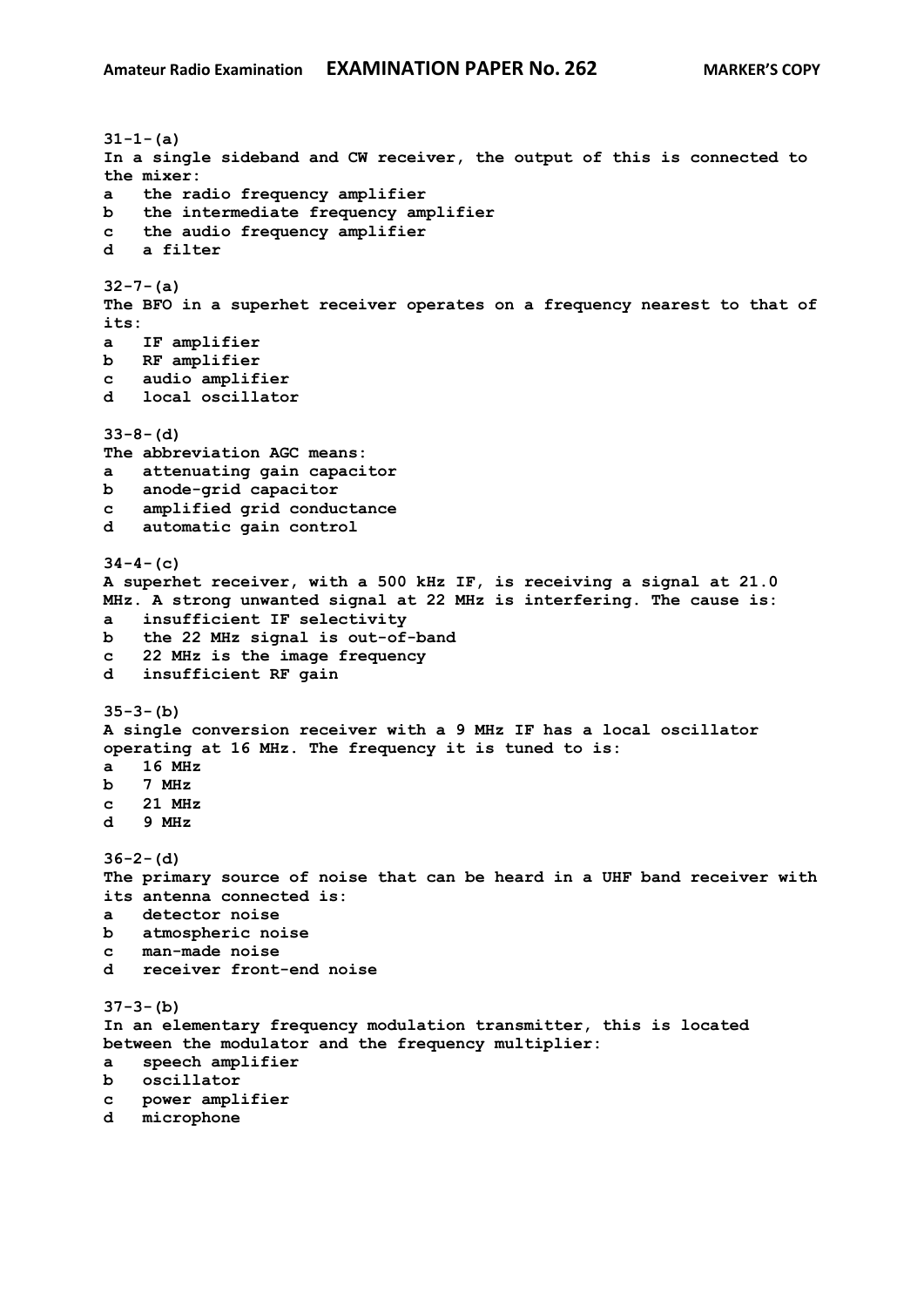**38-8-(c) In a single sideband transmitter, the output of this is connected to the mixer: a radio frequency oscillator b linear amplifier c variable frequency oscillator d antenna 39-1-(a) The signal from a CW transmitter consists of: a an RF waveform which is keyed on and off to form Morse characters b a continuous unmodulated RF waveform c a continuous RF waveform modulated with an 800 Hz Morse signal d a continuous RF waveform which changes frequency in synchronism with an applied Morse signal 40-9-(b) To minimise the radiation of one particular harmonic, one can use a: a resistor b wave trap in the transmitter output c high pass filter in the transmitter output d filter in the receiver lead 41-8-(d) Parasitic oscillations tend to occur in: a high voltage rectifiers b antenna matching circuits c SWR bridges d high gain amplifier stages 42-2-(d) The following unit in a DC power supply performs a smoothing operation: a a fuse b a crowbar c a full-wave diode bridge d an electrolytic capacitor 43-8-(d) In a regulated power supply, "current limiting" is sometimes used to: a prevent transformer core saturation b protect the mains fuse c eliminate earth-leakage effects d minimise short-circuit current passing through the regulator 44-7-(a) When conversing via a VHF or UHF repeater, you should pause between overs for about: a 3 seconds b half a second c 30 seconds d several minutes**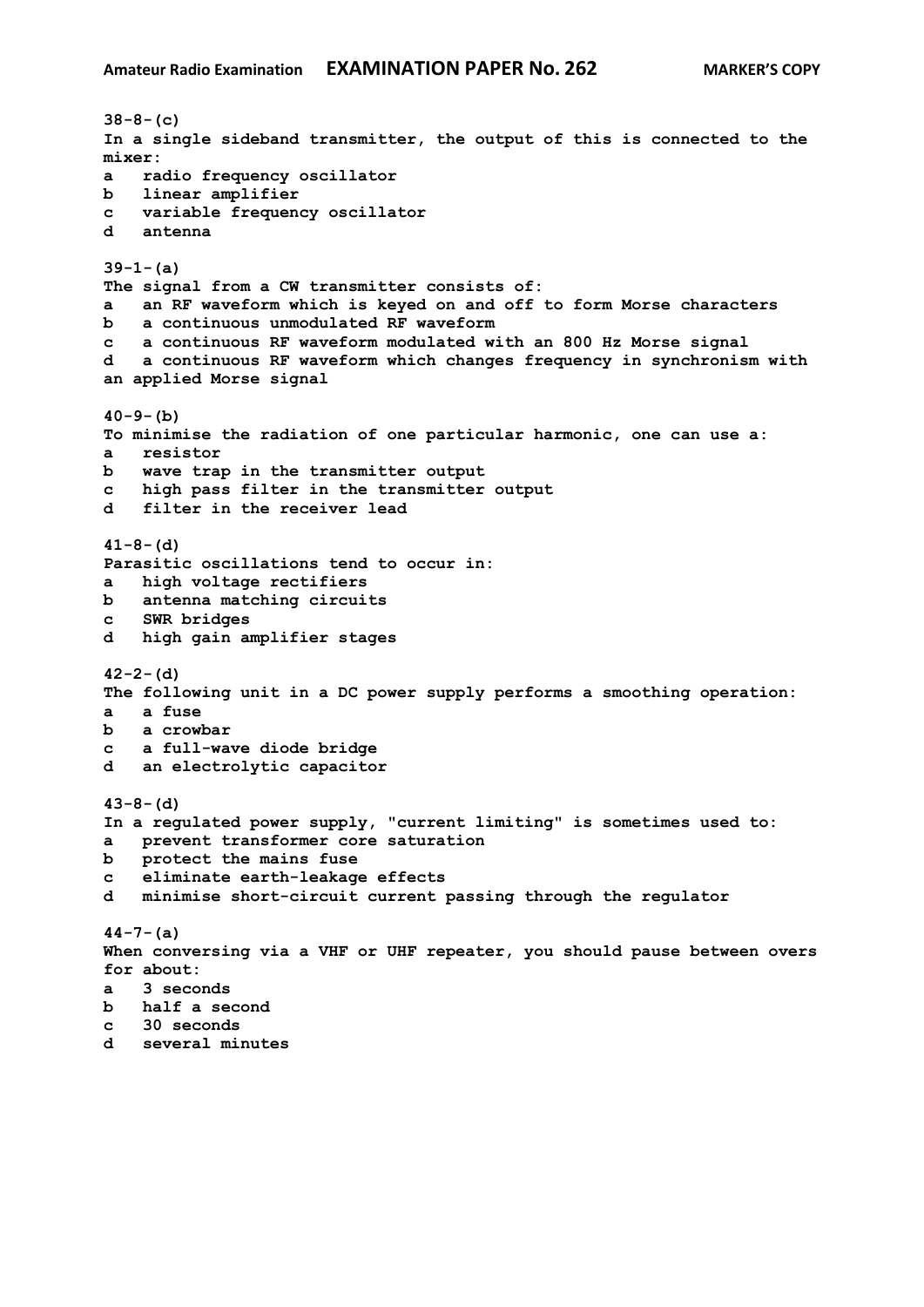**45-5-(a) The standard frequency offset (split) for 70 cm repeaters in New Zealand is plus or minus: a 5 MHz b 600 kHz c 1 MHz d 2 MHz 46-7-(a) The AGC circuit is to: a minimise the adjustments needed to the receiver gain control knobs b expand the audio gain c limit the extent of amplitude generation d amplitude limit the crystal oscillator output 47-5-(b) The "Q" signal "are you busy?" is: a QRM? b QRL? c QRT? d QRZ? 48-5-(a) To obtain efficient transfer of power from a transmitter to an antenna, it is important that there is a: a correct impedance match between transmitter and antenna b high load impedance c low load impedance d high standing wave ratio 49-3-(a) A quarter-wave length of 50 ohm coaxial line is shorted at one end. The impedance seen at the other end of the line is: a infinite b zero c 50 ohm d 150 ohm 50-0-(d) The support member for the elements of a Yagi antenna is known as the: a reflector b driven element c director d boom 51-9-(b) A half-wave antenna resonant at 7100 kHz is approximately this long: a 40 metres b 20 metres c 80 metres d 160 metres 52-3-(b) The resonant frequency of an antenna may be increased by: a lengthening the radiating element b shortening the radiating element c increasing the height of the radiating element d lowering the radiating element**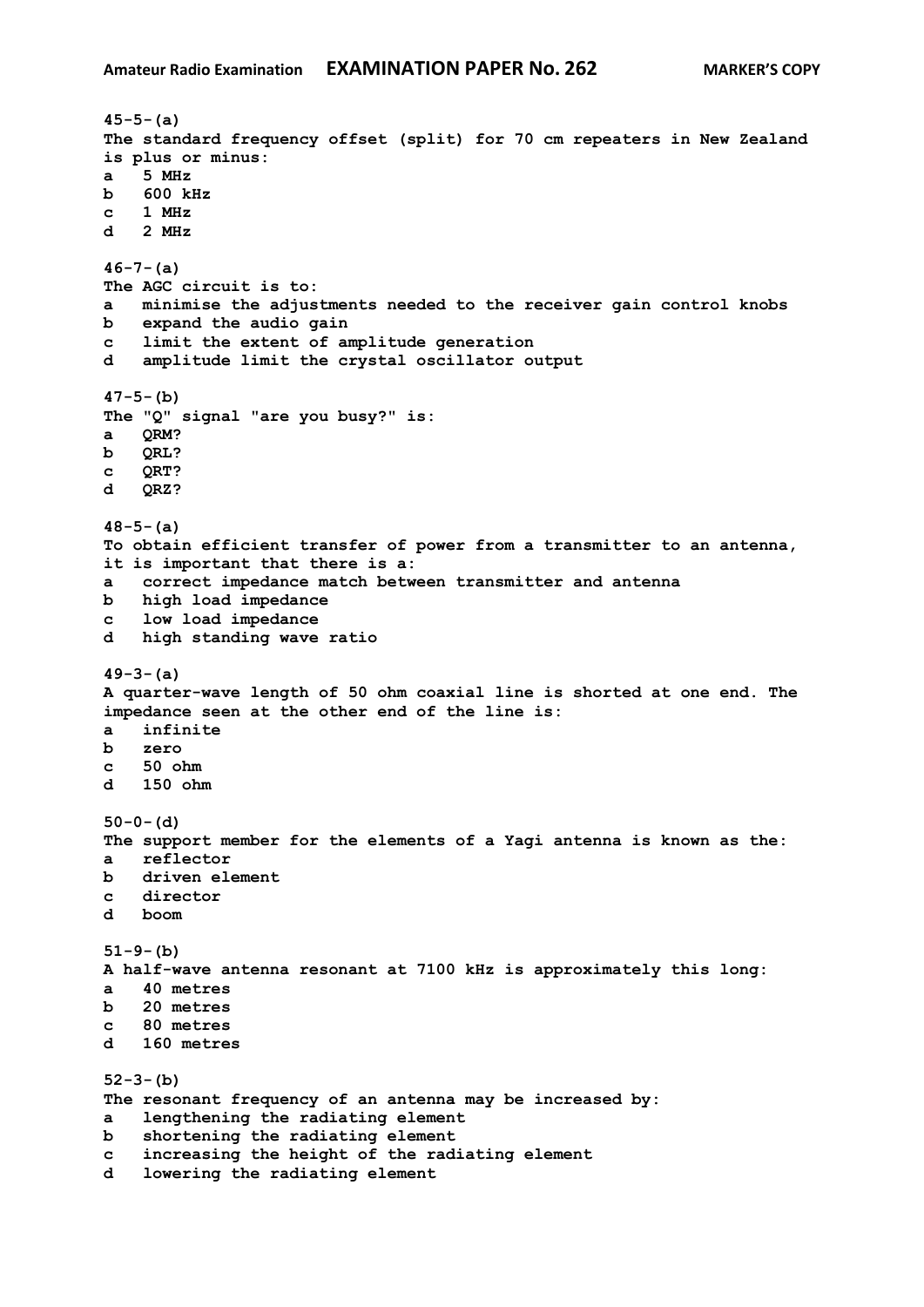**53-7-(a) The main reason why many VHF base and mobile antennas in amateur use are 5/8 of a wavelength long is that: a most of the energy is radiated at a low angle b it is easy to match the antenna to the transmitter c it is a convenient length on VHF d the angle of radiation is high giving excellent local coverage 54-7-(b) For long distance propagation, the radiation angle of energy from the antenna should be: a more than 30 degrees but less than forty-five b less than 30 degrees c more than 45 degrees but less than ninety d 90 degrees 55-7-(a) A variation in received signal strength caused by slowly changing differences in path lengths is called: a fading b absorption c fluctuation d path loss 56-4-(d) The type of atmospheric layers which will best return signals to earth are: a oxidised layers b heavy cloud layers c sun spot layers d ionised layers 57-3-(a) Which of the following is most likely to cause broad-band continuous interference: a poor commutation in an electric motor b an electric blanket switch c a refrigerator thermostat d a microwave transmitter 58-3-(b) To reduce harmonic output from a transmitter, the following could be put in the transmission line, as close to the transmitter as possible: a wave trap b low-pass filter c high-pass filter d band reject filter 59-7-(a) The input impedance of an operational amplifier is generally: a very high b very low c capacitive d inductive**